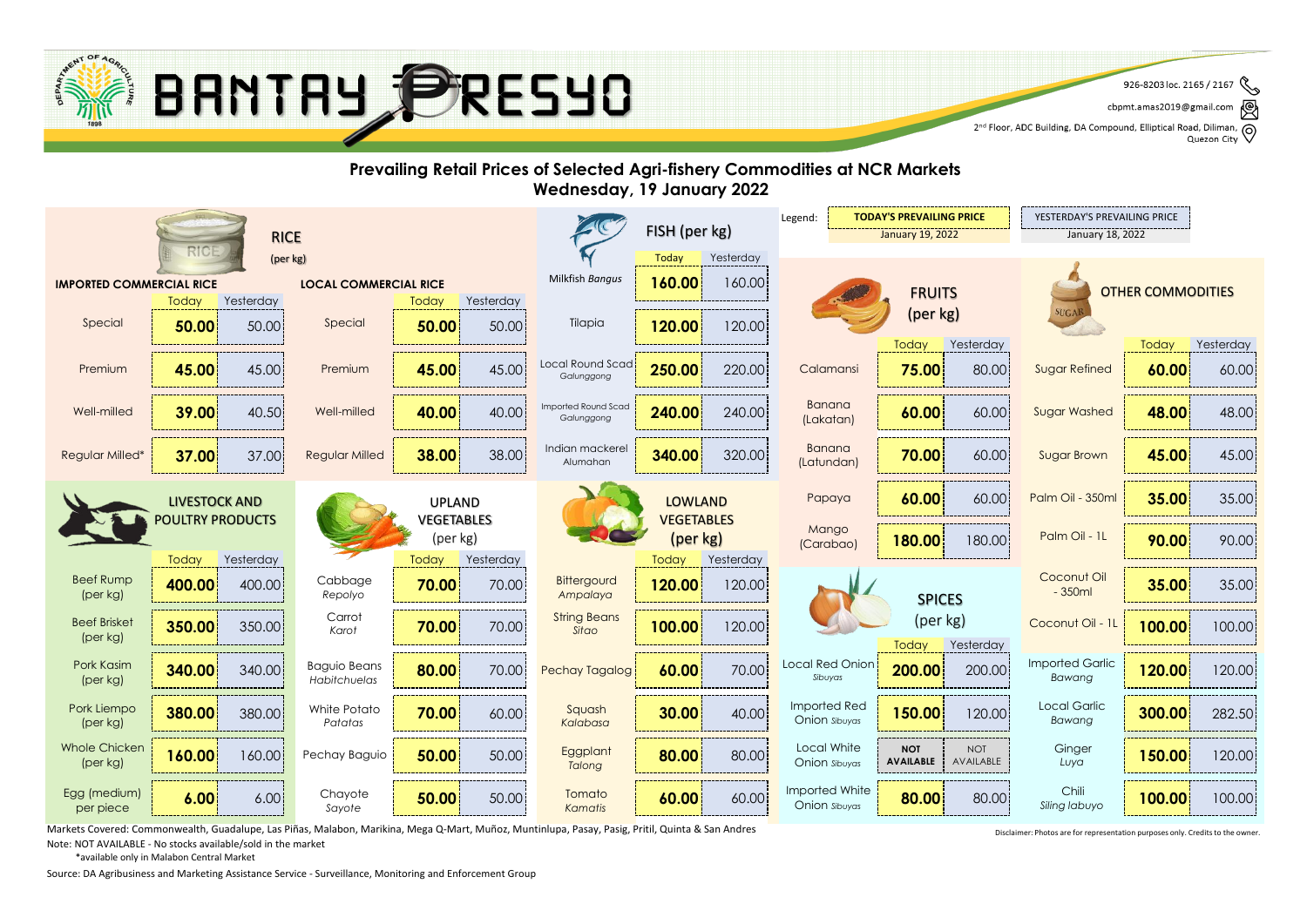BANTAY PRESYO

926-8203 loc. 2165 / 2167

cbpmt.amas2019@gmail.com

 $2^{nd}$  Floor, ADC Building, DA Compound, Elliptical Road, Diliman,  $\bigotimes$  Quezon City

### **Prevailing Retail Prices of Selected Agri-fishery Commodities per Market Wednesday, 19 January 2022**

|                                         | <b>COMMODITY (PHP/KG)</b>                 |                |                                |                         |                  |          |               |                                |                         |                                |
|-----------------------------------------|-------------------------------------------|----------------|--------------------------------|-------------------------|------------------|----------|---------------|--------------------------------|-------------------------|--------------------------------|
| <b>MARKET</b>                           | <b>Well-milled</b><br><b>Rice (Local)</b> | <b>Tilapia</b> | Galunggong                     | Whole<br><b>Chicken</b> | *Egg<br>(Medium) | Ampalaya | <b>Tomato</b> | Cabbage                        | Pechay<br><b>Baguio</b> | <b>Red Onion</b><br>(Local)    |
| <b>New Las Piñas City Public Market</b> | 40.00                                     | 140.00         | 240.00                         | 155.00                  | 6.00             | 120.00   | 70.00         | 80.00                          | 70.00                   | 200.00                         |
| <b>Guadalupe Public Market/Makati</b>   | 44.00                                     | 140.00         | <b>NOT</b><br>AVAILABLE        | 170.00                  | 6.25             | 110.00   | 60.00         | <b>NOT</b><br><b>AVAILABLE</b> | 60.00                   | <b>NOT</b><br>AVAILABLE        |
| San Andres Market/Manila                | 40.00                                     | 120.00         | 260.00                         | 160.00                  | 6.00             | 140.00   | 80.00         | 70.00                          | 70.00                   | 165.00                         |
| <b>Quinta Market/Manila</b>             | 42.00                                     | 130.00         | <b>NOT</b><br><b>AVAILABLE</b> | 160.00                  | 6.00             | 110.00   | 65.00         | 70.00                          | 60.00                   | <b>NOT</b><br>AVAILABLE        |
| <b>Pritil Market/Manila</b>             | 40.00                                     | 120.00         | 180.00                         | 160.00                  | 5.50             | 110.00   | 65.00         | 60.00                          | 50.00                   | 190.00                         |
| <b>Marikina Public Market</b>           | 43.00                                     | 140.00         | 250.00                         | 160.00                  | 6.50             | 100.00   | 60.00         | <b>NOT</b><br><b>AVAILABLE</b> | 70.00                   | 200.00                         |
| <b>Pamilihang Lungsod ng Muntinlupa</b> | 43.50                                     | 120.00         | <b>NOT</b><br><b>AVAILABLE</b> | 150.00                  | 5.50             | 115.00   | 50.00         | <b>NOT</b><br><b>AVAILABLE</b> | 50.00                   | <b>NOT</b><br><b>AVAILABLE</b> |
| <b>Pasay City Market</b>                | 40.00                                     | 110.00         | <b>NOT</b><br><b>AVAILABLE</b> | 160.00                  | 6.00             | 100.00   | 70.00         | <b>NOT</b><br>AVAILABLE        | 50.00                   | <b>NOT</b><br>AVAILABLE        |
| <b>Pasig City Mega Market</b>           | 40.00                                     | 100.00         | 200.00                         | 150.00                  | 6.50             | 100.00   | 60.00         | 75.00                          | 50.00                   | 160.00                         |
| <b>Commonwealth Market/Quezon City</b>  | 38.00                                     | 120.00         | <b>NOT</b><br>AVAILABLE        | 125.00                  | 5.60             | 120.00   | 60.00         | 70.00                          | 60.00                   | 160.00                         |
| Muñoz Market/Quezon City                | 37.50                                     | 125.00         | <b>NOT</b><br><b>AVAILABLE</b> | 150.00                  | 5.75             | 120.00   | 60.00         | 70.00                          | 70.00                   | 180.00                         |
| <b>Mega Q-mart/</b> Quezon City         | 44.00                                     | 120.00         | <b>NOT</b><br><b>AVAILABLE</b> | 160.00                  | 5.95             | 120.00   | 60.00         | 70.00                          | 50.00                   | <b>NOT</b><br>AVAILABLE        |
| <b>Malabon Central Market</b>           | 41.00                                     | 120.00         | 250.00                         | 125.00                  | 5.00             | 90.00    | 65.00         | 50.00                          | 50.00                   | 150.00                         |

Source: DA Agribusiness and Marketing Assistance Service - Surveillance, Monitoring and Enforcement Group

Note: NOT AVAILABLE - No stocks available/sold in the market

\* price per piece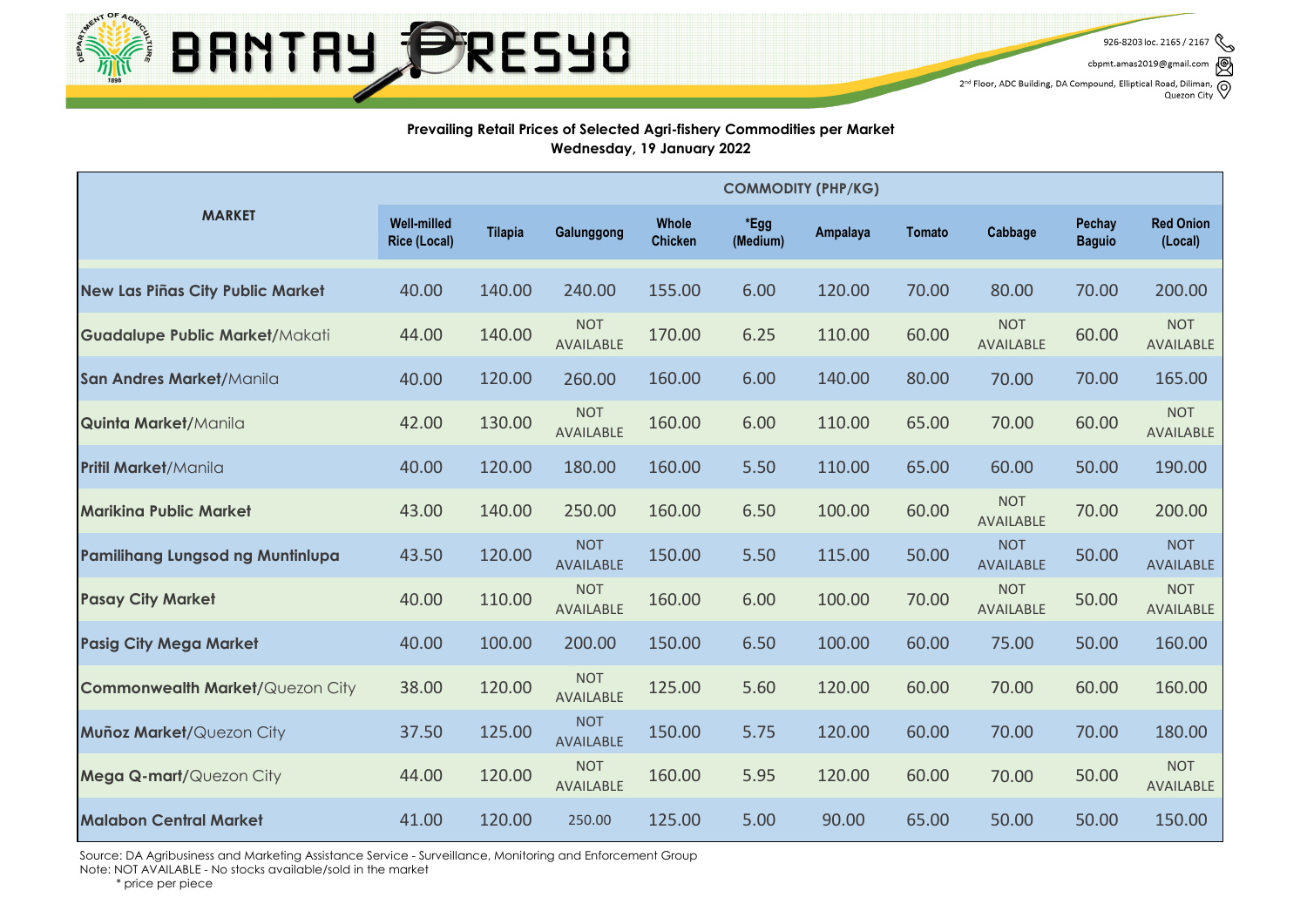## Prevailing Retail Prices of Fresh and Frozen Pork Products in NCR Markets January 19, 2022

926-8203 loc. 2165 / 2167

q

cbpmt.amas2019@gn

2<sup>nd</sup> Floor, ADC Building, DA Compound, Elliptical Re

**BANTAY PRESYO** 

## FRESH & FROZEN PORK KASIM/PIGUE

|                |                                         | <b>PRICE PER KILOGRAM (P/kg)</b> |                 |                 |                 |  |  |
|----------------|-----------------------------------------|----------------------------------|-----------------|-----------------|-----------------|--|--|
| <b>MARKET</b>  |                                         |                                  | <b>Fresh</b>    | <b>Frozen</b>   |                 |  |  |
|                |                                         | <b>Today</b>                     | Yesterday       | <b>Today</b>    | Yesterday       |  |  |
|                |                                         | (Jan. 19, 2022)                  | (Jan. 18, 2022) | (Jan. 19, 2022) | (Jan. 18, 2022) |  |  |
| 1              | <b>New Las Piñas City Public Market</b> | 340.00                           | 340.00          | N/A             | N/A             |  |  |
| $\overline{2}$ | <b>Guadalupe Public Market</b>          | 340.00                           | 340.00          | 230.00          | 230.00          |  |  |
| 3              | <b>San Andres Market</b>                | 350.00                           | 350.00          | N/A             | N/A             |  |  |
| 4              | Quinta Market                           | 350.00                           | 350.00          | N/A             | N/A             |  |  |
| 5              | <b>Pritil Market</b>                    | 350.00                           | 350.00          | N/A             | N/A             |  |  |
| 6              | Mariking Public Market                  | 340.00                           | 340.00          | N/A             | N/A             |  |  |
| 7              | Pamilihang Lungsod ng Muntinlupa        | 315.00                           | 320.00          | 210.00          | 210.00          |  |  |
| 8              | <b>Pasay City Market</b>                | 310.00                           | 310.00          | 240.00          | 240.00          |  |  |
| 9              | <b>Pasig City Mega Market</b>           | 340.00                           | 330.00          | 220.00          | 220.00          |  |  |
| 10             | <b>Commonwealth Market</b>              | 320.00                           | 320.00          | 220.00          | 220.00          |  |  |
| 11             | Muñoz Market                            | 330.00                           | 330.00          | N/A             | N/A             |  |  |
| $12 \,$        | Mega Q-mart                             | 330.00                           | 330.00          | 230.00          | 230.00          |  |  |
| 13             | <b>Malabon Central Market</b>           | 325.00                           | 320.00          | 220.00          | 220.00          |  |  |

Source: DA Agribusiness and Marketing Assistance Service - Surveillance, Monitoring and Enforcement Group

Note(s): Total number of markets monitored: January 19, 2022 (Today) - 13 markets | January 18, 2022 (Yesterday) - 13 markets N/A - Not available in the market